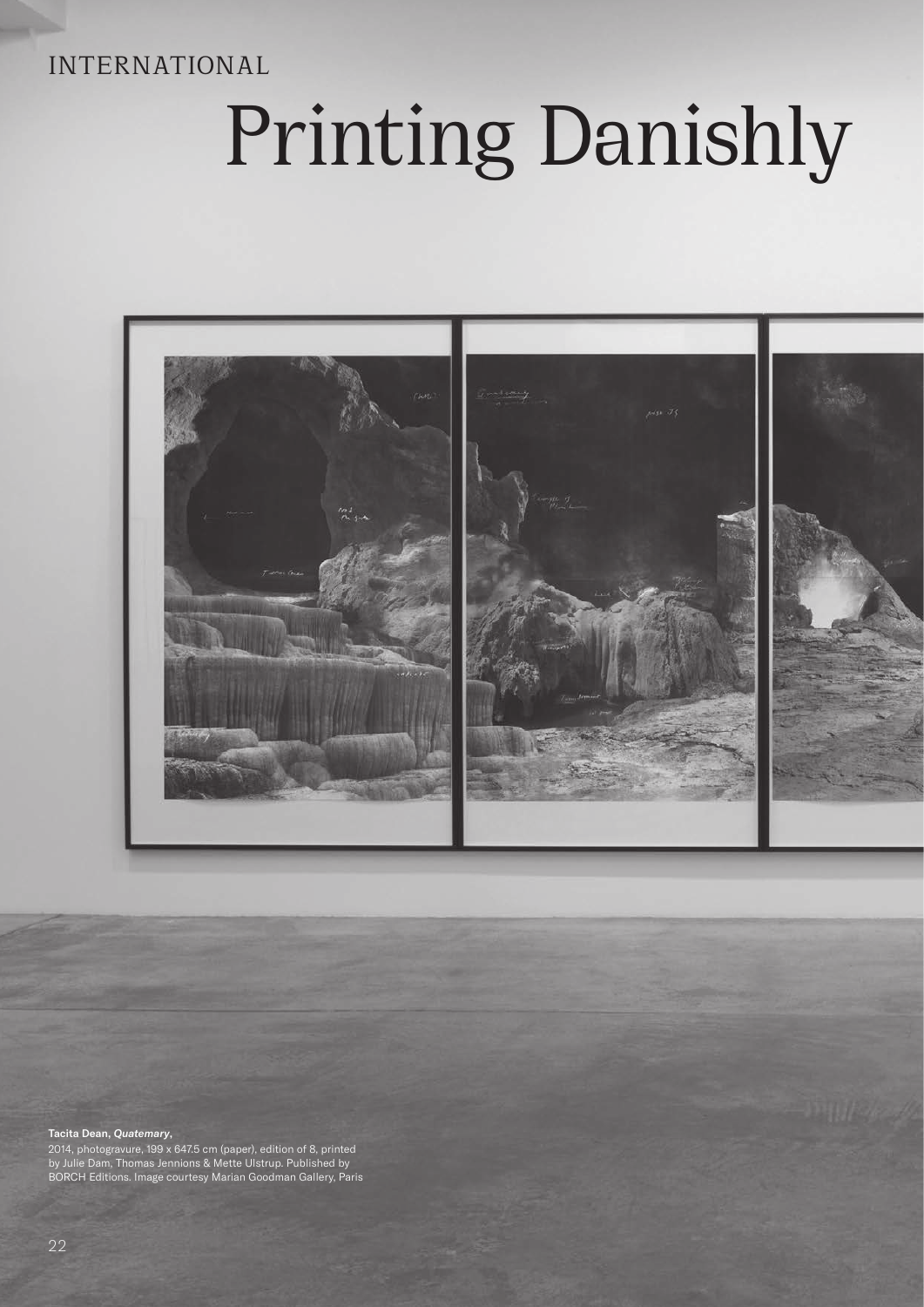

Kirrily Hammond spends time at a Copenhagen print studio with an impressively international scope.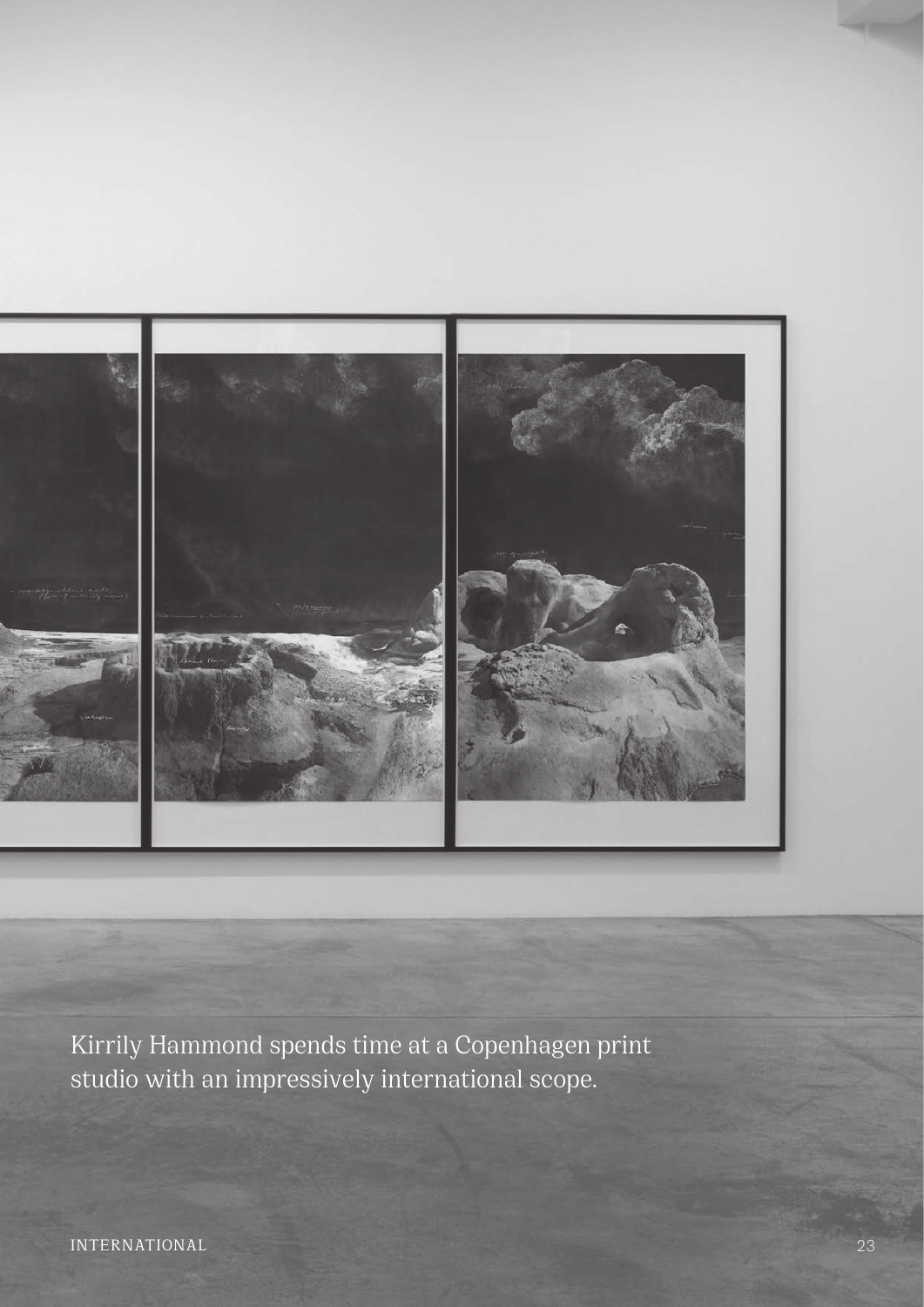

# Trine Søndergaard, *Untitled 2,*

2021, photogravure, 70 x 70 cm (plate), edition of 18, printed by Julie Dam, Thomas Jennions & Mette Ulstrup. Published by BORCH Editions. Image courtesy BORCH Editions

# **The print studio of Borch Editions**

occupies one floor of an old chocolate factory in the Amager district of Copenhagen. It is an expansive and well-equipped space with seven presses, a huge aquatint box that fills an entire room, beautiful light-filled workspaces, a small residency studio for visiting artists and a print gallery. A long central corridor leads into the main studio and is filled with exhibition invitations, photos, working drawings, state proofs, maps and postcards—all ephemera from a long and productive history of working with artists since the 1970s. In that time the founder and owner, Niels Borch Jensen, has gathered a small and professional team around him, including three master printers: Julie Dam, Tom Jennions and Mette Ulstrup. The gallery regularly features exhibitions of recently published work and is complemented by a second gallery in Berlin.

The kitchen is the heart of the studio, where everyone gathers to share a generous Danish lunch of smørrebrød (open sandwiches on ryebread with toppings such as herrings, eggs or salami), and to discuss upcoming print projects, the latest politics or art world news. Artists, curators or collectors often visit and join

the warm hospitality. You get the sense that this has been an important part of the daily routine for many years—memorabilia from past artists-in-residence fills the walls and thankyou notes cover the fridge.

Borch Jensen first established a small print studio in the centre of Copenhagen in 1979, with the aim to create ambitious, experimental prints with artists he admired. One of his early projects was with Keith Haring. The pair decided 'to make the biggest print they could', resulting in the huge 140 x 240 cm etching *Medusa Head* (1986). Borch Jensen soon found that his burgeoning specialisation in large-scale prints meant he needed more space, so in 1988 he moved the studio to its current location on Prags Boulevard. From the beginning, Borch Jensen formed enduring working relationships with artists from around the world. Tacita Dean, Georg Baselitz, Fiona Tan, Per Kirkeby, Trine Søndergaard and Julie Mehretu, among many others, have made repeat visits to the studio to create significant bodies of work that are editioned and published by Borch Editions. Often the connection to these artists has happened organically—Georg Baselitz learnt of the studio through the work of Per Kirkeby, and Tacita Dean was

introduced to Borch Jensen and the team by Thomas Demand.

Baselitz has been making prints with the studio for more than thirty years. Usually Borch Jensen and/or Mette Ulstrup make an annual pilgrimage to Baselitz's home and studio in Germany. They spend an intensive week proofing with him and then return to Copenhagen with plates to be finalised and editioned in the following months. Over the years, Borch Jensen and Ulstrup have developed a close working relationship with Baselitz and now have an intimate knowledge of his practice. They seem to be able to pre-empt the specific plate tone or aquatint that Baselitz will want before the proofs are sent to the artist for final approval to commence editioning. There are more than 300 of his prints in the studio archive and these provide an opportunity to study the development of his work and to see how his imagery evolves in each series of etchings.

Another artist with a long-term relationship with Borch Editions is British artist Tacita Dean, who first collaborated with the studio in 2001. Since that time, she has produced more than seventeen significant series of prints with the studio. I have long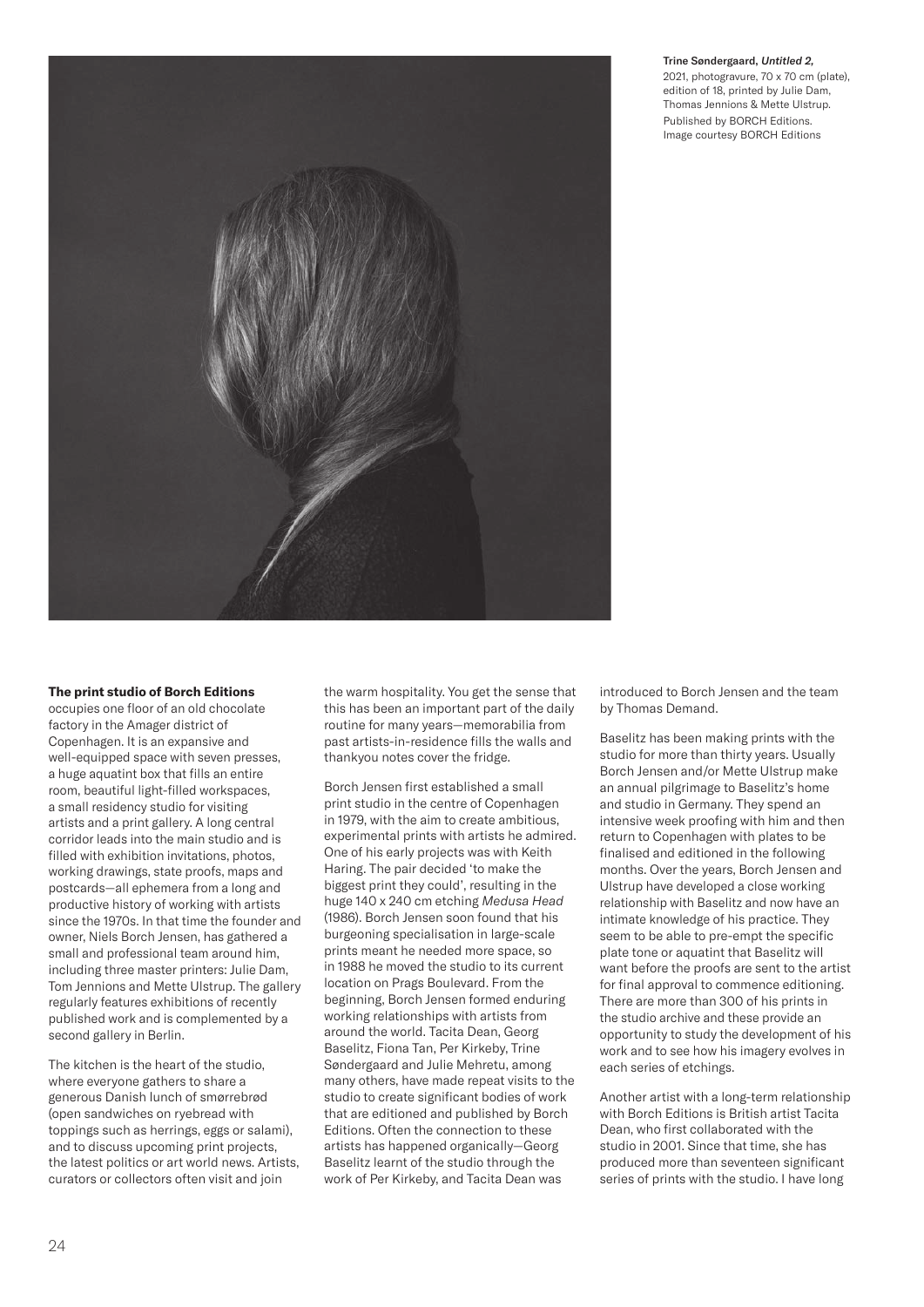

been an admirer of Dean's work since I first saw it in depth at the Australian Centre for Contemporary Art (ACCA) in Melbourne in 2009. A lithograph from the archive, *Film Still for ACCA* (2013)*,* is part of a series of prints that stemmed from a film commissioned for the Tate Modern titled *FILM* (2011). These works feature sprocket holes running either side of the central images, in a direct reference to the analogue technology that generated them. Analogue technologies are central to Dean's artistic practice, so it is no surprise that printmaking is an integral part of her oeuvre. The techniques of photogravure and offset lithography enable her to reproduce poetic found imagery or stills from her films, often layered with handwritten scripts, to create rich, tactile prints that have a feeling of immediacy.

In August 2020, Dean's enormous photogravure *Quatemary* (2014) was displayed as part of the Chart art fair.<sup>1</sup> Measuring 199 x 647.5 cm, the work was leant against a wall, unglazed and daunting in its beauty, ambition and vulnerability. The work features a volcanic landscape created from found nineteenth century albumen photographs of Yellowstone National Park. The grand black and white

vista is an apocalyptic scene, layered with the artist's white notations scrawled across the image. Photographs and texts were combined in a technically demanding process into one seamless photogravure. Without a protective layer of glass over the print, the dark matt surface is reminiscent of a blackboard and the white text appears to be written in chalk, to be erased at any moment. The artist's hand is ever-present in this otherworldly image.

Niels Borch Jensen is now in his sixties and has an expansive knowledge of printmaking. Nevertheless, he continues to experiment with techniques and refine his print processes. Most recently he began to use discarded commercial printer toner in addition to rosin in his huge roomsized aquatint box. This has improved control of the melting process and made the aquatints more robust in acid. To consider using toner was quite a leap of faith, especially considering the size of the aquatint box. It is quite a spectacle to see the whole box rotating on its axis to activate the particles for an aquatint. Borch Jensen had to climb inside to sweep out some of the existing rosin before adding toner. He would like to trial the use of Picco resin next. This is a synthetic product that

# (above)

Julie Mehretu, *Fourth Seal (R 6:7),* 2020, From the portfolio *Slouching Towards Bethlehem*, photogravure, aquatint, open bite, sugar lift aquatint, 170 x 208 cm (paper), edition of 18, printed by Julie Dam, Thomas Jennions & Mette Ulstrup. Published by BORCH Editions. Image courtesy BORCH Editions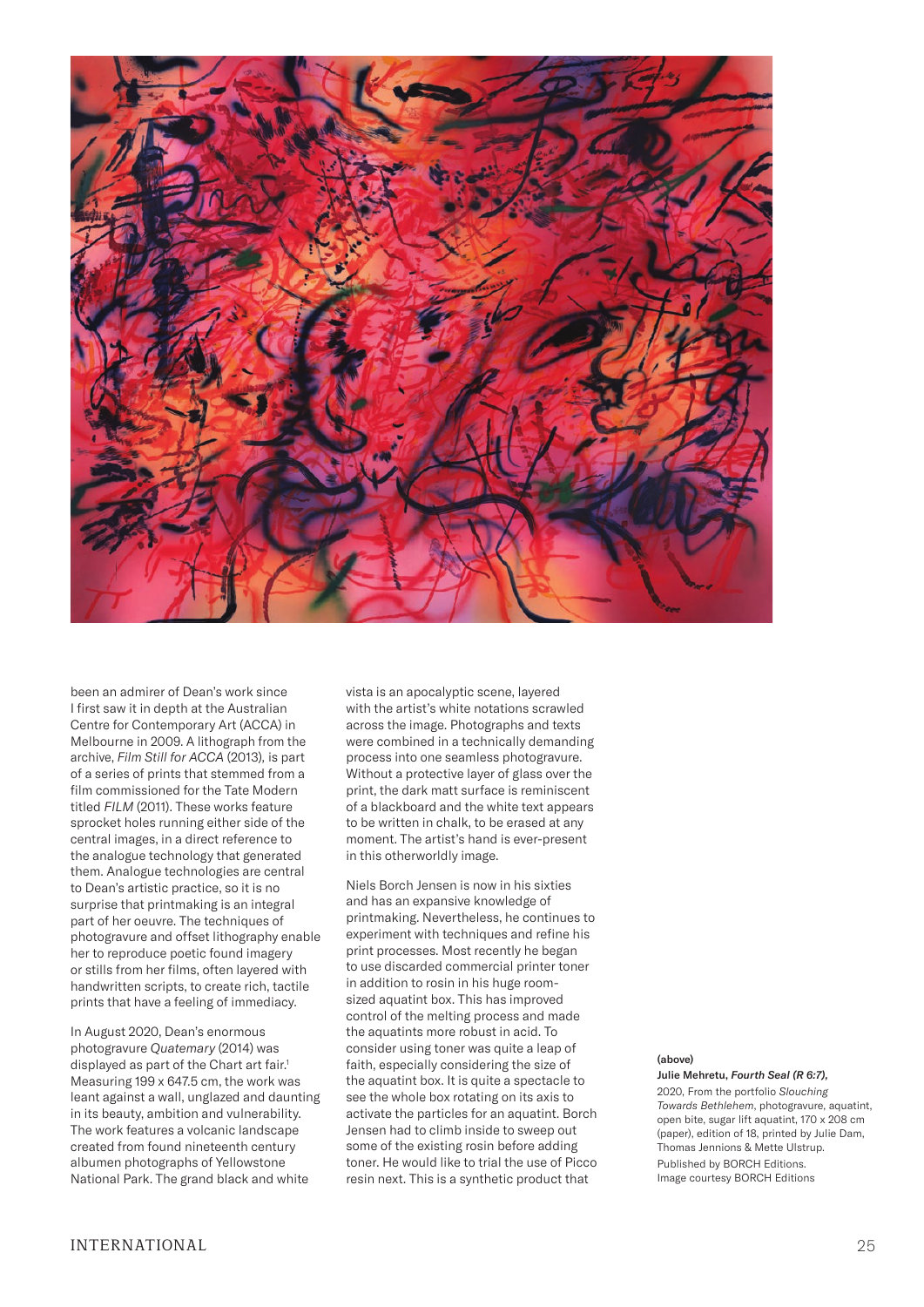produces a finer aquatint and does not dissolve in alcohol, making it suitable for use with photogravure.

Borch Jensen has a practical, open and curious attitude with everything he does, and he encourages artists to experiment while making prints. Some of the artists do not have a printmaking background, and this can be an advantage as it facilitates open-minded and varied approaches to making prints. Technical expertise is always on hand when needed, from Borch Jensen and the three master printers. Borch Jensen has made some very helpful videos for the website, with some of the clearest explanations of the different techniques that I have heard.<sup>2</sup>

My connection to the studio began in June 2020 with a long-term project to catalogue the extensive archive of prints. Every edition produced in the studio includes a workshop proof that has been retained for the archive. The first archive of workshop proofs was accumulated between 1979 and 1987, and subsequently donated to the Vejle Kunstmuseum with support from the New Carlsberg Foundation.3 The Vejle Kunstmuseum lies about 240 kilometres west of Copenhagen and holds the country's largest collection of graphic arts outside of the National Gallery of Denmark.

Borch Jensen is looking to find a home in a museum collection for the second archive of more than 2000 prints that date from 1988 to the present. It is a collection with an international scope, demonstrating the broad reach of Borch Jensen, with work by close to 150 artists from across Europe, America and Mexico. This archive needs to be thoroughly documented before it can be offered to a museum—hence my role at the studio. I have the fascinating task of studying each one and recording details about the technique and processes, as well as the specific printers and publishing information. At times, my own printmaking and curatorial background has not been enough to identify the more unorthodox techniques. Fortunately, Borch Jensen has an amazing ability to recall how each print was made, as well as supply an anecdote or two about the artists and their time in the studio.4 This has proven invaluable for cataloguing the archive, as well as intriguing to learn more about some of the artists, especially those from the surrounding Scandinavian art scene such as Tal R, Olafur Eliasson or Elmgreen & Dragset.

I have enjoyed being amid the familiar sights, sounds and smells of a print studio, and watching the master printers making work. There is usually a calm atmosphere, which enables the intense focus and attention to detail required for precision editioning. I have also had the occasional opportunity to use the equipment to make



some etchings of my own—it is a privilege to have this kind of access alongside advice from some very experienced printers. An additional bonus is to be surrounded by friendly Danes who are helping me improve my Danish. Fortunately, the archive database is in English and my cataloguing process is not slowed down by the challenges of learning a new language.

While I have been busy with the archive, the whole printing team has been focussed on making large etchings by New York-based artist Julie Mehretu. Measuring 170 x 208 cm, the scale of Mehretu's prints invites the viewer to be immersed in their fluid abstract marks and areas of saturated colour. There is an amazing sense of depth achieved through careful layering of open-bite etching, photogravure and sugar-lift aquatint, in combination with subtle shifts of colour across the compositions. The process of achieving the final prints was fascinating to watch. There was close consultation with the artist at every stage, which meant the proofs were sent back and forward from the artist's studio (COVID-19 restrictions

#### (above)

Thomas Jennions, Mette Ulstrup, Julie Dam and Niels Borch Jensen with proofs of Julie Mehretu's *Slouching Towards Bethlehem* 2020. Image courtesy BORCH Editions